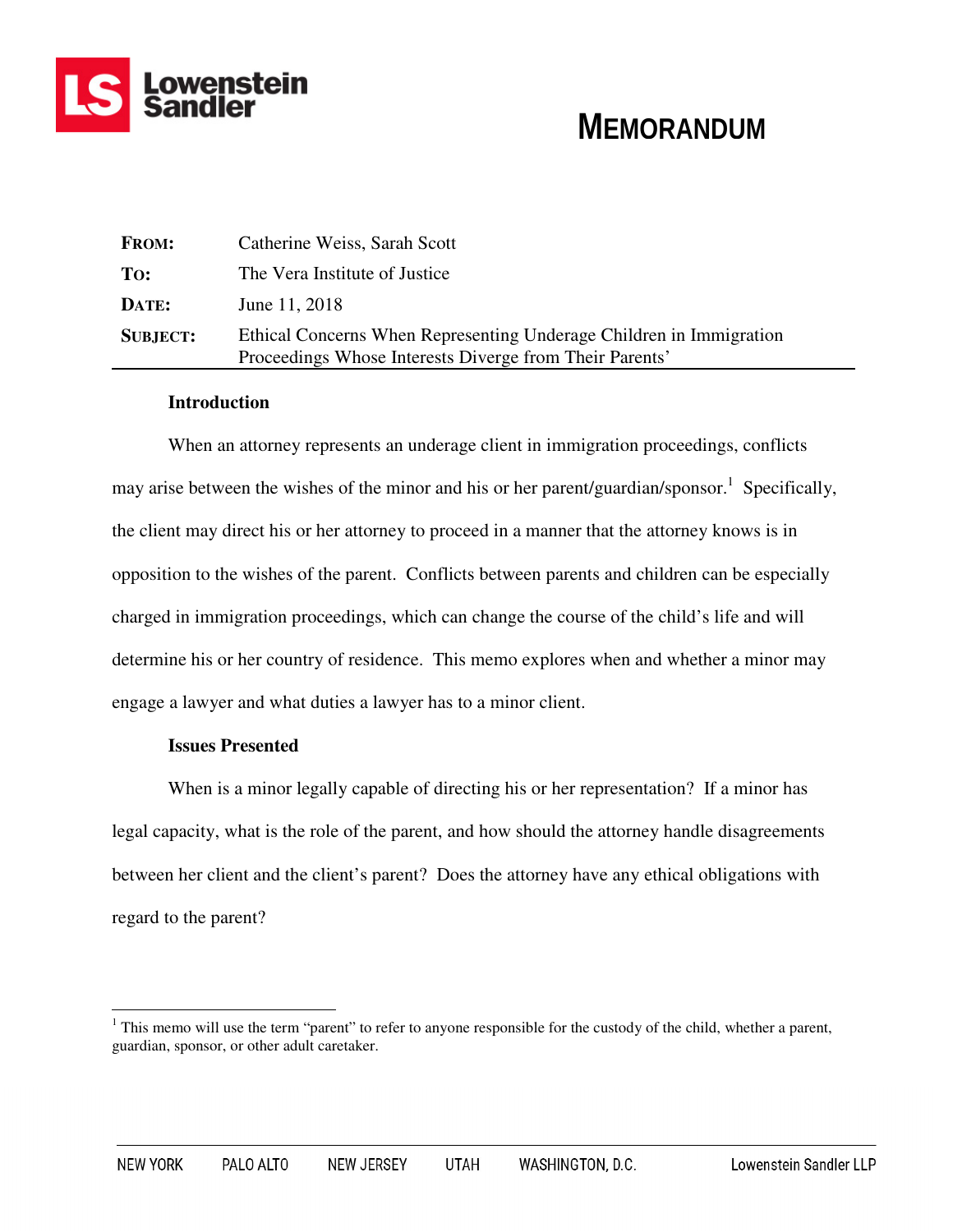# **Short Answers**

Under the Model Rules and associated guidance, there is no magic age at which a minor client achieves the capacity to engage a lawyer and direct his or her own representation.<sup>2</sup> The factors relevant to assessing capacity make clear that competence is contextual and incremental, and can be intermittent. ABA Model Rule 1.14 governs a lawyer's relationship with a client with diminished capacity, whether resulting from minority, disability, or otherwise. Under this Rule, an attorney is ethically obligated to follow the directions of a minor client who can effectively direct his or her own representation. ABA Model Rule 2.1 calls upon an attorney to provide independent advice should the attorney disagree with the client's wishes, but ultimately, the client directs the representation, and the attorney's loyalty must lie with her client. In interactions with unrepresented members of the client's family, the attorney must comply with Model Rule 4.3 by making clear that she does not represent them and may be obligated to take actions on behalf of her minor client that are adverse to the family's interests or desires.<sup>3</sup>

#### **Legal Analysis**

## A. Representing a Client with Diminished Capacity

The Federal Professional Conduct for Practitioners ("FPCP") establishes a code of ethics for immigration attorneys. Pursuant to these regulations, an attorney is required to "abide by a

<sup>&</sup>lt;sup>2</sup> The differing laws of the states may render minors of varying ages legally incompetent to retain a lawyer independently. This memo does not cover such state laws. We note, however, that even very young children regularly have separate counsel in child welfare and custody matters where their interests may diverge from those of their parents.

 $3$  The lawyer's role will be different, of course, if she is representing the child and the parent jointly. Such joint representation is beyond the scope of this memo.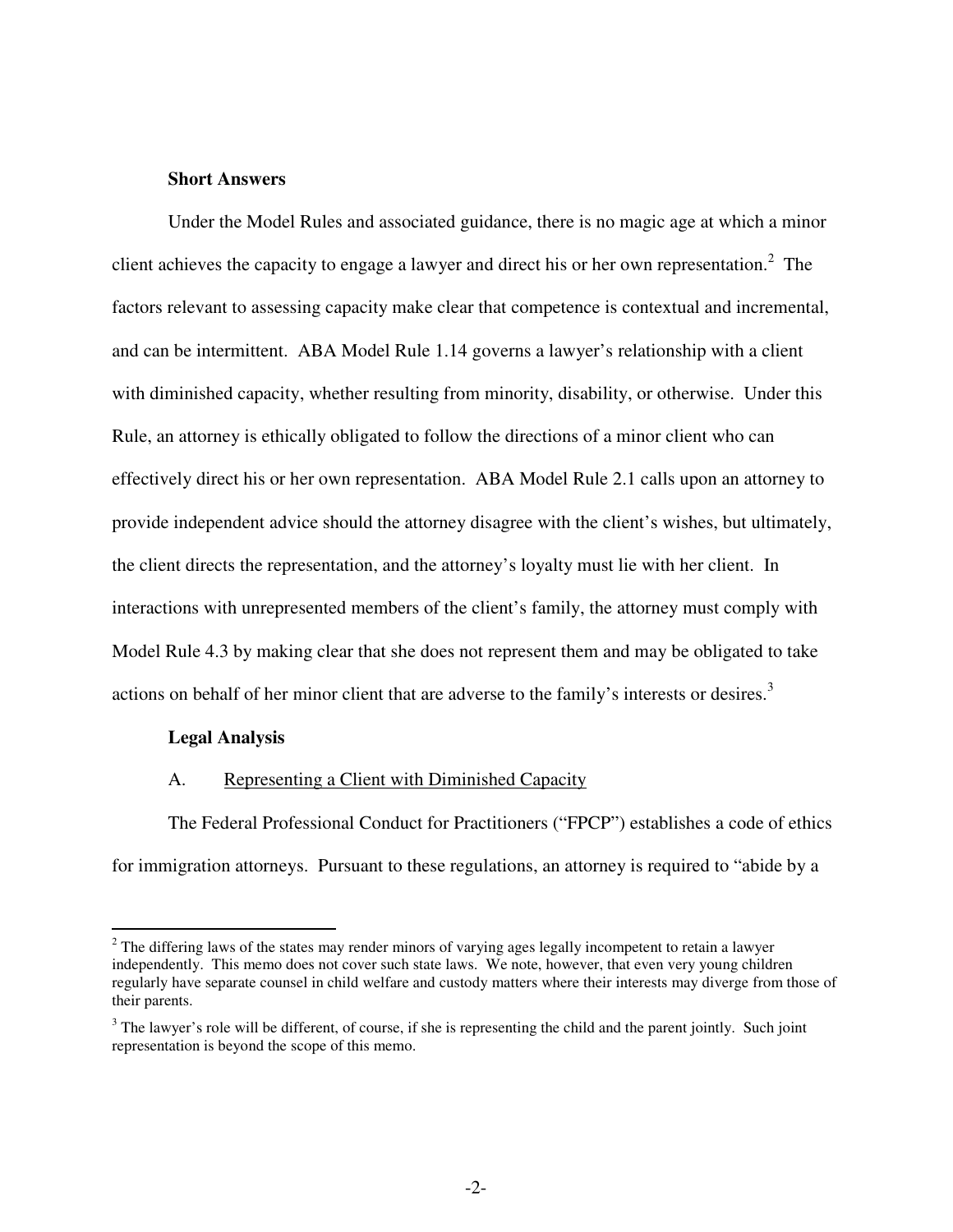client's decisions concerning the objectives of representation" and must "consult with the client as to the means by which they are to be pursued." 8 C.F.R. § 1003.102(p). The federal regulations thus impose on the attorney an affirmative ethical obligation to communicate with and follow the directions of her client. The FPCP does not, however, provide specific guidance with respect to underage or incompetent clients.

Model Rule 1.14 of the American Bar Association  $("ABA")^4$  does offer such guidance,

clarifying the relationship between a lawyer and a client with diminished capacity:

When a client's capacity to make adequately considered decisions in connection with a representation is diminished, whether because of minority, mental impairment or for some other reason, the lawyer shall, as far as reasonably possible, maintain a normal client-lawyer relationship with the client.

Model Rule 1.14(a). Thus, "as far as reasonably possible" an attorney should consult with her

child client and make every effort to understand and be guided by his or her wishes. The ABA

explains further:

A client with diminished capacity often has the ability to understand, deliberate upon, and reach conclusions about matters affecting the client's own well-being. For example, children as young as five or six years of age, and certainly those of ten or twelve, are regarded as having opinions that are entitled to weight in legal proceedings concerning their custody.

Model Rule 1.14, Comment 1.

The obligation to maintain a regular relationship with a child client "implies that the

lawyer should continue to treat the client with attention and respect, attempt to communicate and

<sup>&</sup>lt;sup>4</sup> All citations in this memo are to the Model Rules. Because the Rules of Professional Conduct in the states diverge to varying degrees from the Model Rules, lawyers should consult their state rules for more specific guidance.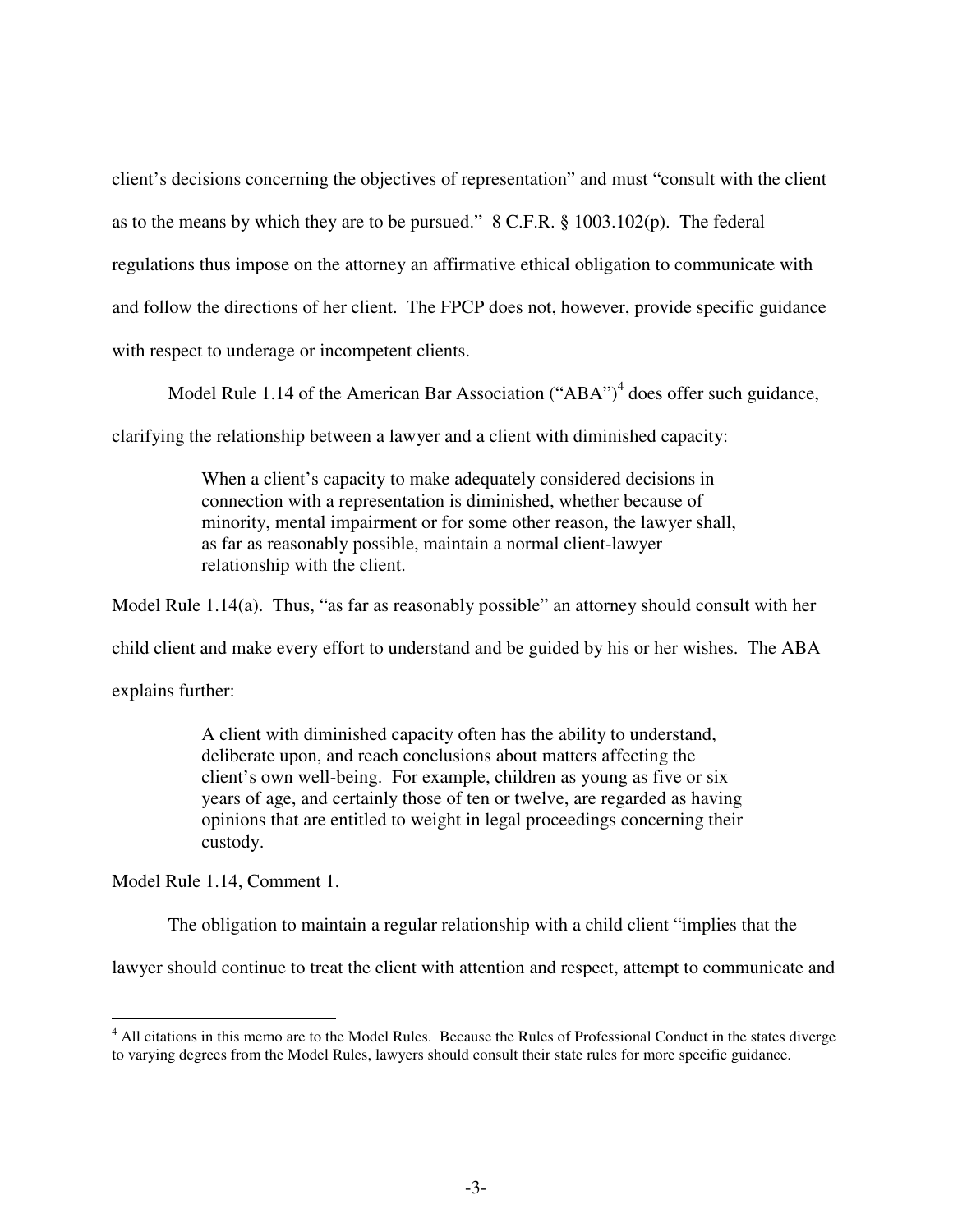discuss relevant matters, and continue as far as reasonably possible to take action consistent with the client's directions and decisions." ABA Formal Opinion 96-404, *Client Under a Disability* (1996). The ABA Commission on Immigration reiterates this point in its guidance for lawyers representing unaccompanied immigrant children: "The Attorney shall ensure that the Child participates in the Immigration Investigation and EOIR Proceedings to the greatest extent possible, taking into account the Child's age, intellectual, social and emotional development, maturity, level of education, ability to communicate, and personal circumstances." ABA Comm'n on Immigration, *Standards for the Custody, Placement and Care; Legal Representation; and Adjudication of Unaccompanied Alien Children in the United States*, Part

V.A.1.a. (August 2004) ["*Standards*"].<sup>5</sup> Whenever possible, the lawyer should advocate for the child's "expressed wishes." *Id.*, Part V.A.1.b.

 Therefore, even when dealing with a child as young as five years old, an attorney should make her best efforts to explain the legal proceedings to her client and to understand and advocate for the child's stated goals and wishes. For example, if a child says that he or she wants to be with his or her parents, the lawyer should make every effort to reunify the child with the parents, absent evidence that the parents present some danger to the child. The lawyer should allow the child to direct the representation or parts of the representation, to the child's capability.

<sup>5</sup> *Available at*

 $\overline{a}$ 

https://www.americanbar.org/content/dam/aba/migrated/Immigration/PublicDocuments/Immigrant\_Standards.authc heckdam.pdf.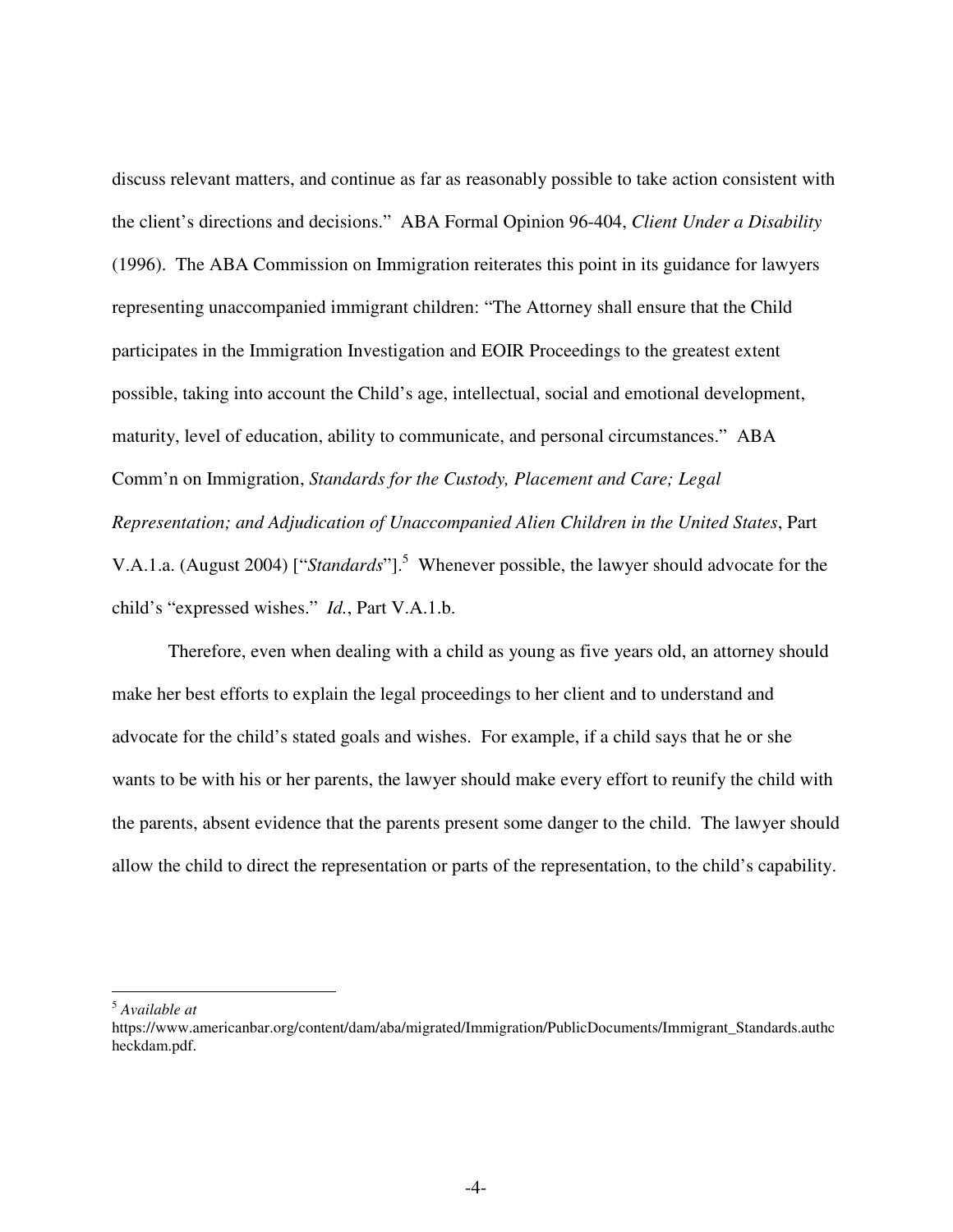# B. Determining Capacity

It may be obvious that a child has diminished capacity (*e.g.*, the child is too young to make informed and voluntary legal decisions, is nonverbal, or has a severe disability). The child's capacity is not always clear, however, and in that circumstance an attorney may need additional guidance. The ABA has set out a test that lawyers can use to determine a client's capacity. Factors to consider include:

- 1. the client's ability to articulate the reasoning leading to a decision;
- 2. the variability of client's state of mind and his/her ability to appreciate the consequences of a decision;
- 3. the substantive fairness of the client's decision;
- 4. the consistency of the client's decisions with the known longterm commitments and values of the client.

Model Rule 1.14, Comment 6. More specifically, The ABA Commission on Immigration sets

out factors for use in assessing the competence of an unaccompanied immigrant child:

- 1. Ability to make decisions including: the ability to understand information relevant to the specific definitions at issue; the ability to appreciate one's situation with respect to the legal decisions to be made; the ability to think rationally about alternative courses of action; and the ability to express a choice among alternatives.
- 2. Legal ability, including functional abilities, understanding of the legal process, the ability to assist his Attorney in support of his claim, and the ability to participate in the hearing.
- 3. Intellectual, social and emotional development, considering such factors as age, interest, interaction with peers, psychosocial judgment, and cognitive maturity.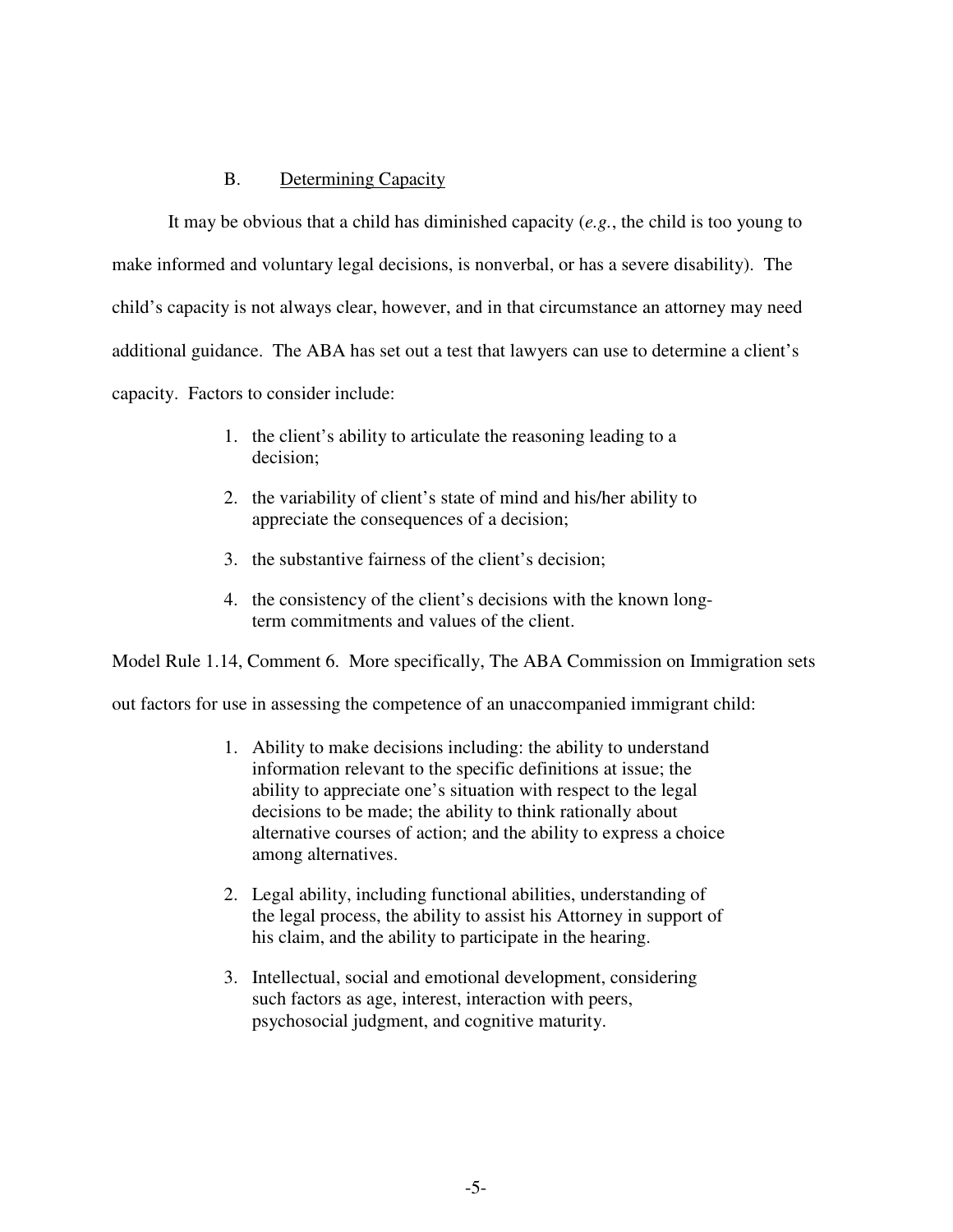# *Standards*, Part VIII.C.1.b.<sup>6</sup>

An attorney who is uncertain about her client's capacity should carefully consider the factors above and determine whether intervention is necessary to protect the client's interests. If the attorney is assured that her client is not capable of directing the representation and requires assistance, an attorney should take the necessary protective measures to ensure that the client receives adequate representation.<sup>7</sup> If, however, the attorney reasonably believes her client to be competent, Model Rule 1.14 requires the attorney to abide by her client's wishes and directions, even if they are opposed by the client's parent.

# C. The Ethical Obligation to Provide Independent Advice

While an attorney is ethically required under Rule 1.14 to respect her competent underage client's wishes, there is no restriction against giving unbiased advice should she disagree with her client. In fact, ABA Model Rule 2.1 requires an attorney to offer independent counsel: "In representing a client, a lawyer shall exercise independent professional judgment and render candid advice. In rendering advice, a lawyer may refer not only to law but to other considerations such as moral, economic, social and political factors, that may be relevant to the client's situation." Model Rule 2.1; *see also* Model Rule 1.0(e) (defining "informed consent" as a client's agreement "after the lawyer has communicated adequate information and explanation

 6 *See also* Charles P. Sabatino, *Representing a Client with Diminished Capacity: How Do You Know It and What Do You Do About It?*, 16 J. AM. ACAD. MATRIM. LAW. 481, 485 (2000); M. Aryah Somers, Practice Advisory, *Children in Immigration Proceedings: Concepts of Capacity and Mental Competency*, at 8-9, 11 (Nov. 2014), //www.americanbar.org/content/dam/aba/administrative/probono\_public\_service/ls\_pb\_uac\_docs\_vera\_institute\_so mers\_concepts\_of\_capacity\_competency\_11\_2014.authcheckdam.pdf; *Report of the Working Group on Determining the Child's Capacity to Make Decisions*, 64 FORDHAM L. REV. 1339 (Mar. 1996).

 $<sup>7</sup>$  An attorney who concludes that her client is not competent should refer to the memo entitled "Ethical Obligations"</sup> in Representing Children Without Capacity in Immigration Proceedings."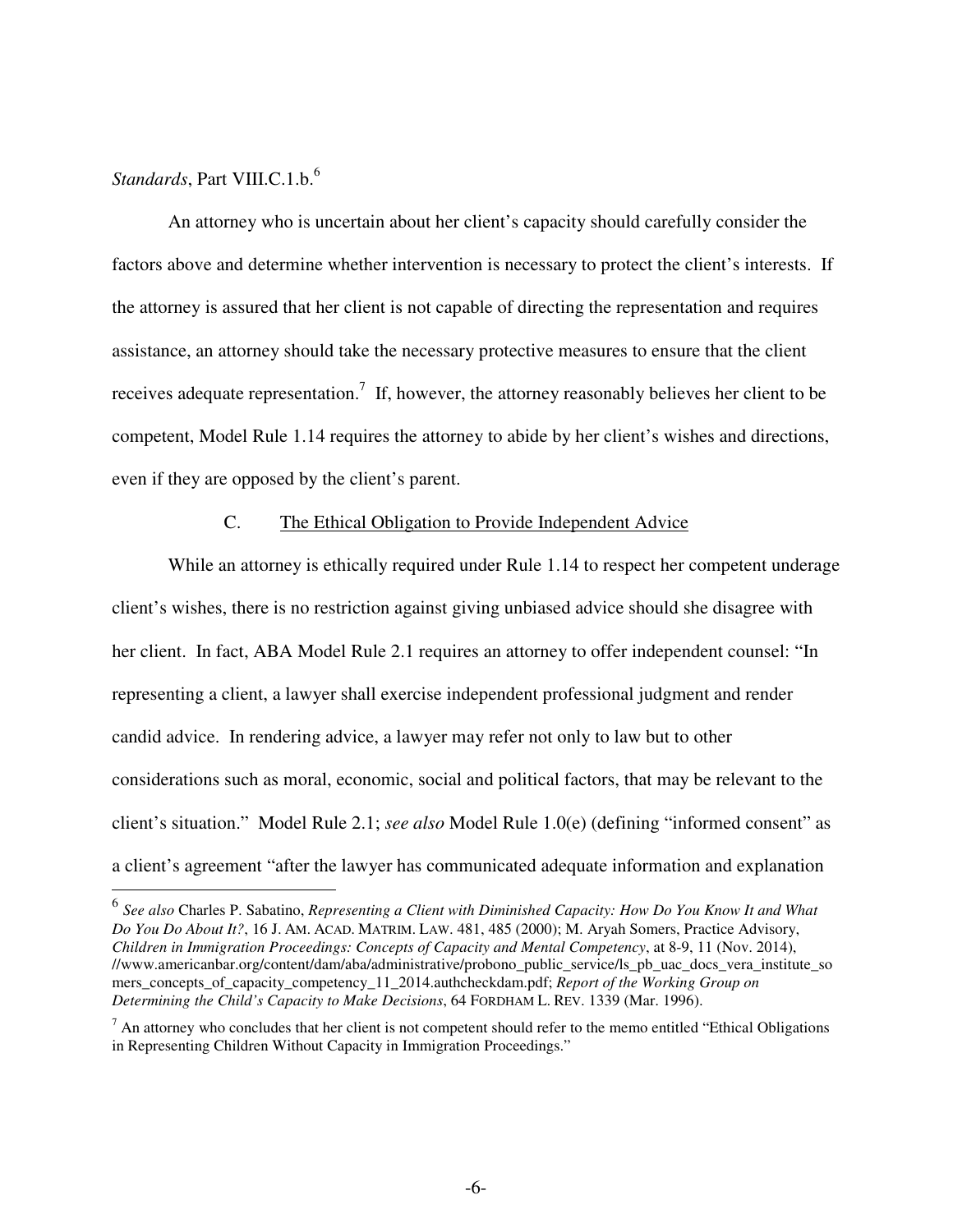about the material risks of and reasonably available alternatives to the proposed course of conduct"). Comprehensive advice is especially important to a younger client facing removal from the United States, who may not have fully considered all legal alternatives or all factors relevant to the decision.

All clients are "entitled to straightforward legal advice expressing the lawyer's honest assessment" and if the attorney, in her exercise of judgment, believes that her client should consider an alternative course of action, she must present that option to her client for consideration. *See* Model Rule 2.1, comment 1. Moreover, especially with regard to family conflicts, the attorney is authorized under Rule 2.1 to advise her client to seek the opinion of an expert in another field. *See* Rule 2.1, comment 4 (advising that "[w]here consultation with a professional in another field is something a competent lawyer would recommend, the lawyer should make such a recommendation."). Thus, if the attorney believes her client and his parent would benefit from speaking with a therapist or family counselor, she should make that recommendation and allow the client and his parent to work through their issues with skilled professional assistance.

## D. Client Confidentiality and Parental Involvement

Of course, even a child client who is generally capable of directing his own representation may want his parent to be present at meetings with his attorney. The comments to Rule 1.14 anticipate this situation: "When necessary to assist in the representation, the presence of [family members] generally does not affect the applicability of the attorney-client evidentiary privilege." Model Rule 1.14, Comment 3. Even when a parent is present and necessary to the

-7-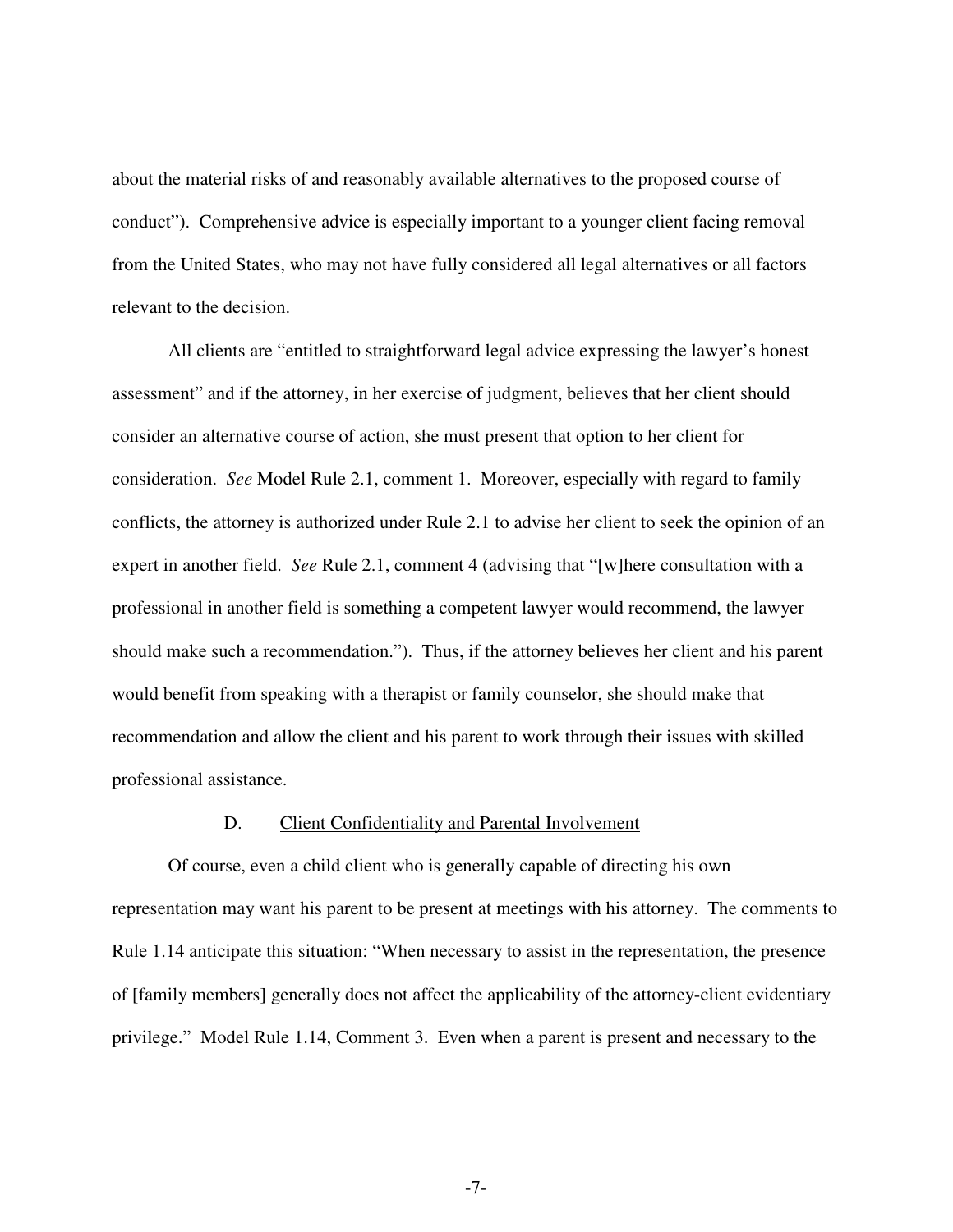representation, however, "the lawyer must keep the client's interests foremost and . . . must look to the client, and not family members, to make decisions on the client's behalf." *Id.*

While a full discussion of the attorney-client privilege and client confidentiality is beyond the scope of this memorandum, attorneys should remember to keep their meetings with underage clients private, allowing attendance only by those third parties whose presence is "necessary to assist in the representation." *Id.* Case law in various jurisdictions confirms that the attorneyclient privilege is not waived by the presence of a third party who is *necessary* to the representation:

> Confidential communications made for the purpose of obtaining legal advice between a client's representative and the client's attorney, between representatives of a client, or between attorneys for a client should be protected from disclosure under the attorney-client privilege. Consistent with [FRE] 503, courts have held that the attorney-client privilege protects communications between lawyers and agents of a client where such communications are for the purpose of rendering legal advice.

*In re Copper Market Antitrust Litig.*, 200 F.R.D. 213, 217 (S.D.N.Y. 2001); *see also Oxyn Telecommunications, Inc. v. Onse Telecom*, 2003 WL 660848, \*2 (Feb. 27, 1003) ("'[*United States v. Kovel*] recognized that the inclusion of a third party in attorney-client communications does not destroy the privilege if the purpose of the third party's participation is to improve the comprehension of the communications between attorney and client.' Thus, the presence of an interpreter when attorney and client speak different languages does not waive the privilege.") (citing *United States v. Ackert*, 169 F.3d 136, 139 (2d Cir. 1999)); *Hendrick v. Avis Rent a Car Syst., Inc.*, 944 F. Supp. 187, 189 (W.D.N.Y. 1996) (holding that parents' communications with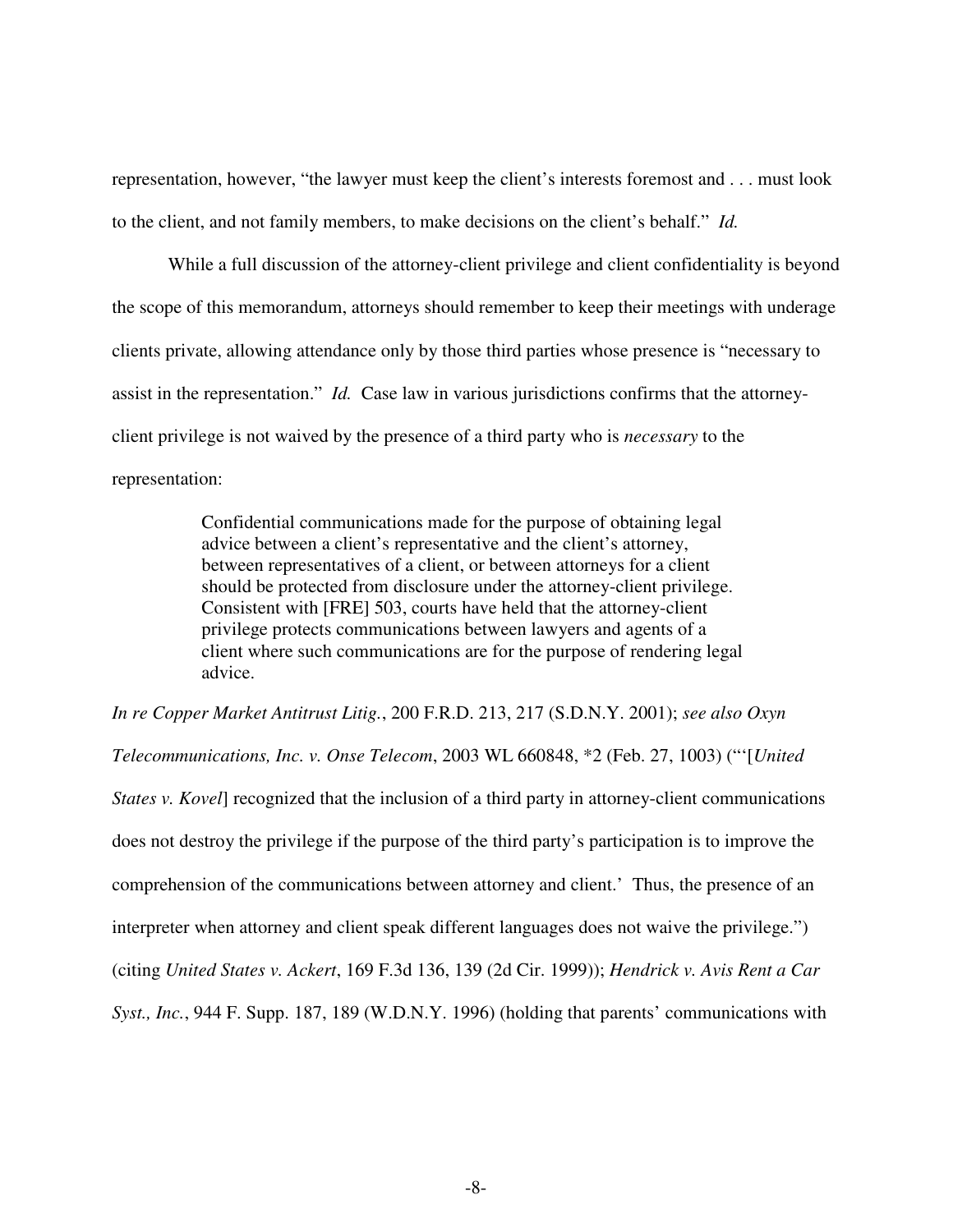child's counsel were privileged due to parents' role as agents for severely injured and hospitalized child). Thus, if the inclusion of a third party is necessary to enable the attorney to provide advice (such as an interpreter or a family member who can provide important context or background information), the privilege should be preserved.

As a general matter, attorneys who are bringing individuals into their meetings with an underage client should be mindful of the privilege and confidentiality rules and make sure that no privileged or confidential conversations are occurring with unnecessary third parties present.

# E. Dealing with an Unrepresented Person

In many cases, the minor client's parent is not represented by counsel and is herself an immigrant. She may therefore be unfamiliar with the nuances of the attorney-client relationship and may even believe that the representation of her child extends to herself as well. To protect attorneys from entering into unintentional attorney-client relationships, Model Rule 4.3 provides this advice:

> In dealing on behalf of a client with a person who is not represented by counsel, a lawyer shall not state or imply that the lawyer is disinterested. When the lawyer knows or reasonably should know that the unrepresented person misunderstands the lawyer's role in the matter, the lawyer shall make reasonable efforts to correct the misunderstanding. The lawyer shall not give legal advice to an unrepresented person, other than the advice to secure counsel, if the lawyer knows or reasonably should know that the interests of such a person are or have a reasonable possibility of being in conflict with the interests of the client.

Model Rule 4.3. This rule is critical when dealing with unrepresented family members who are participating in a minor client's immigration proceeding. Pursuant to the Rule, each time an attorney meets with or interviews her client's family members, she should (1) make clear that she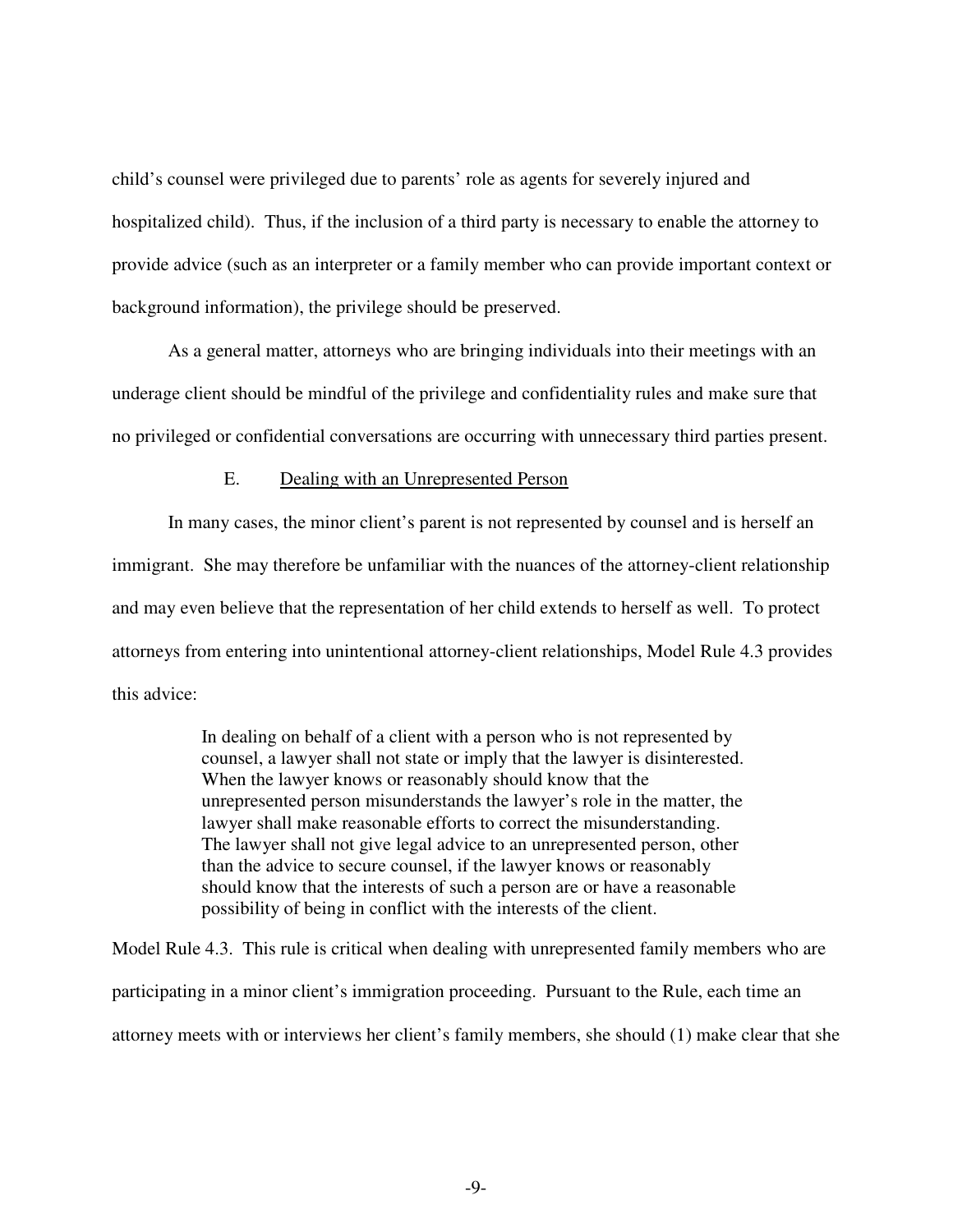is not a disinterested person but is actively representing the interests of her underage client, (2) ensure that the family members understand that she does not represent them in any capacity and may in fact take positions on behalf of her client that are adverse to their interests or wishes, and (3) not provide any legal advice to family members, except to recommend that they seek their own counsel, if they have legal interests that are or may be in conflict with the interests of the child client. *"*In order to avoid a misunderstanding, a lawyer will typically need to identify the lawyer's client and, where necessary, explain that the client has interests opposed to those of the unrepresented person." Model Rule 4.3, Comment 1.

## F. Application to Fact Pattern

Consider the following fact pattern: a 16-year-old boy is in removal proceedings. He has decided to return to his home country and is thus seeking a voluntary departure. He is represented by legal counsel. The child's parent, however, lives in the United States and is opposed to her son's decision because she believes he should remain in the United States with her. The parent is unrepresented by counsel but has accompanied her son to client meetings and participated in discussions with the attorney.

Under these circumstances, Model Rule 1.14 requires the attorney to follow the directions of the client, assuming that the client is competent to direct his own representation. Absent signs that the sixteen-year-old is incompetent, his attorney is ethically obligated to respect his wishes and help him seek voluntary departure from the United States. Model Rule 2.1 requires the attorney to present legal alternatives and to explain to the client the consequences of his decision, but if the client makes an informed decision to seek voluntary departure, the attorney may not

-10-